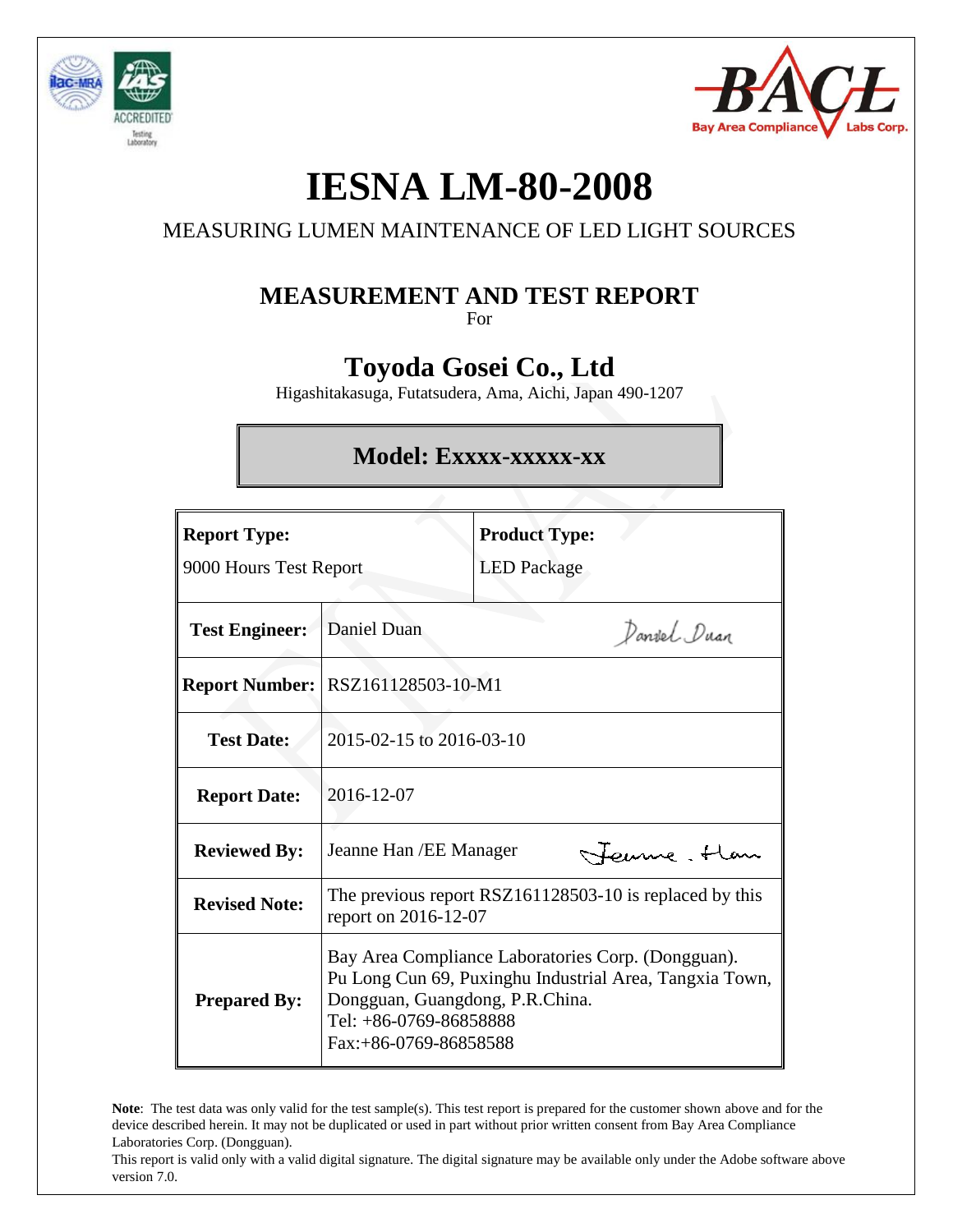## **TABLE OF CONTENTS**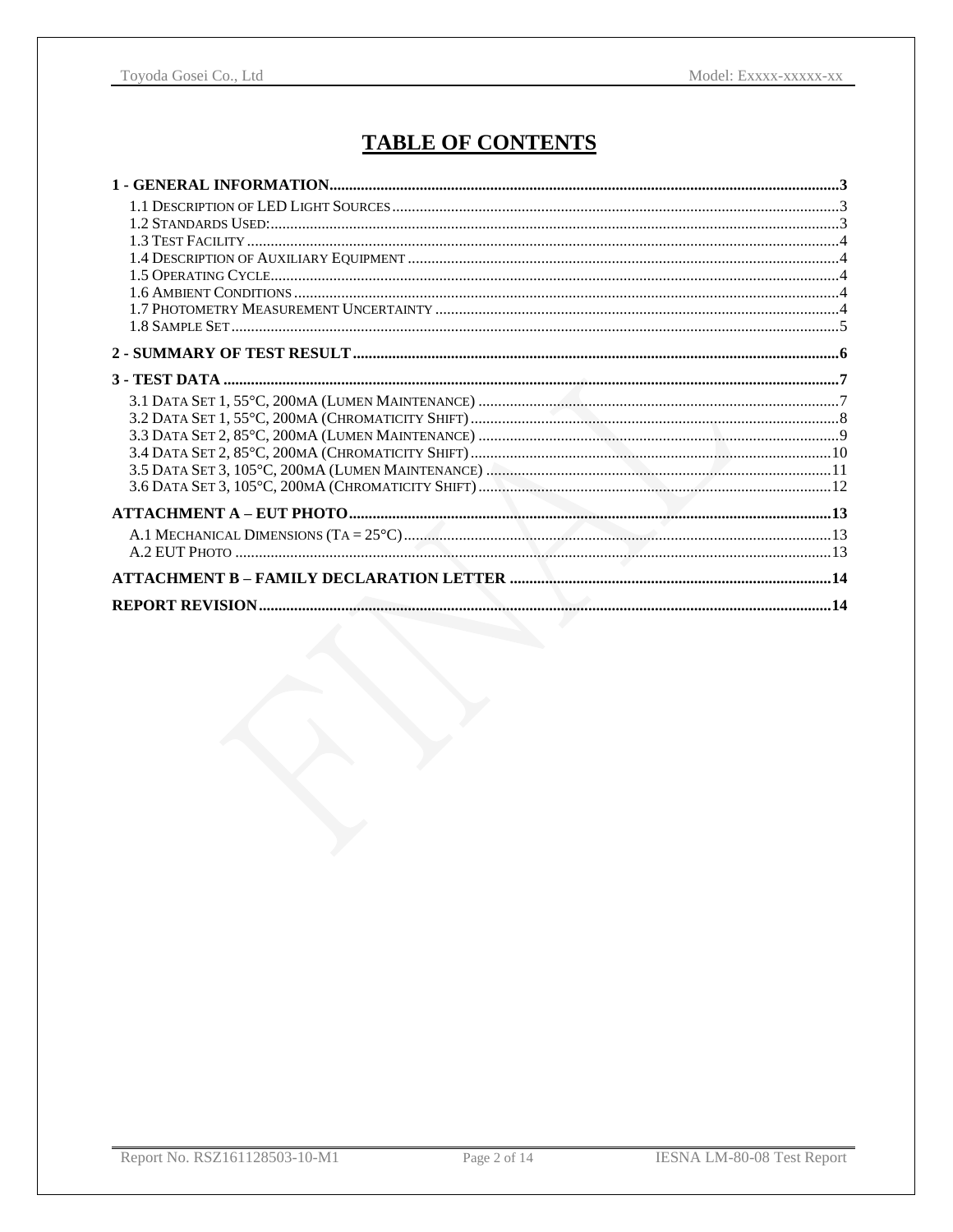#### **1 - GENERAL INFORMATION**

#### **1.1 Description of LED Light Sources**

#### Devices tested

| Part Number: | PBD-R800-0000-RNR1-1 |
|--------------|----------------------|
| Part Type:   | <b>LED</b> Package   |
| Nominal CCT: | 2700K                |

Note:

1. The applicant *Toyoda Gosei Co., Ltd* declare that their product with model Exxxx-xxxxx-xx are the same to the product in report# RSZ150209501-10-9000-M1 and is authorized by original applicant to use their test data.

2. All the data in previous report (RSZ150209501-10-9000-M1) is shared in report.

Family products covered by this report:

According to ENERGY STAR® Program Guidance Regarding LED Package, LED Array and LED Module Lumen Maintenance Performance Data Supporting Qualification of Lighting Products, the following products can be covered by this report base on the declaration letter of manufacturer (see attachment B for more information). The information of these models shows that the covered products meet all section 3 item 7 requirements of ENERGY STAR® Program Guidance Regarding LED Package, LED Array and LED Module Lumen Maintenance Performance Data Supporting Qualification of Lighting Products (September 9, 2011)

| Series Name | Model Number                                         | CCT(K)                                  | Current<br>(mA)    | Volt<br>(v) |
|-------------|------------------------------------------------------|-----------------------------------------|--------------------|-------------|
| 2835        | Exxxx-xxxxx-xx<br>(Test model: PBD-R8Q0-0000-RNR1-1) | 2700/3000/3500/4000/4500/5000/5700/6500 | 200 <sub>m</sub> A | 3V          |

Model Number Format:



Note:

- A1: E is fixed code.
- A2: Represent CCT.
- A3: Represent driving current.
- A4: Represent color bin, flux, voltage.
- A5: Order number.

#### Disclaimer:

The truthfulness and accuracy of all the technical information above for the covered LED products is ensured by manufacturer of LED light source. Bay Area Compliance Laboratories Corp. (Dongguan) isn't responsible or gives any guarantees for the truthfulness of the technical information.

#### **1.2 Standards Used:**

- IESNA LM-80-08: IES Approved Method for Measuring Lumen Maintenance of LED Light Sources.
- ENERGY STAR® Program Guidance Regarding LED Package, LED Array and LED Module Lumen Maintenance Performance Data Supporting Qualification of Lighting Products(This test method was not accredited by IAS)

Report No. RSZ161128503-10-M1 Page 3 of 14 IESNA LM-80-08 Test Report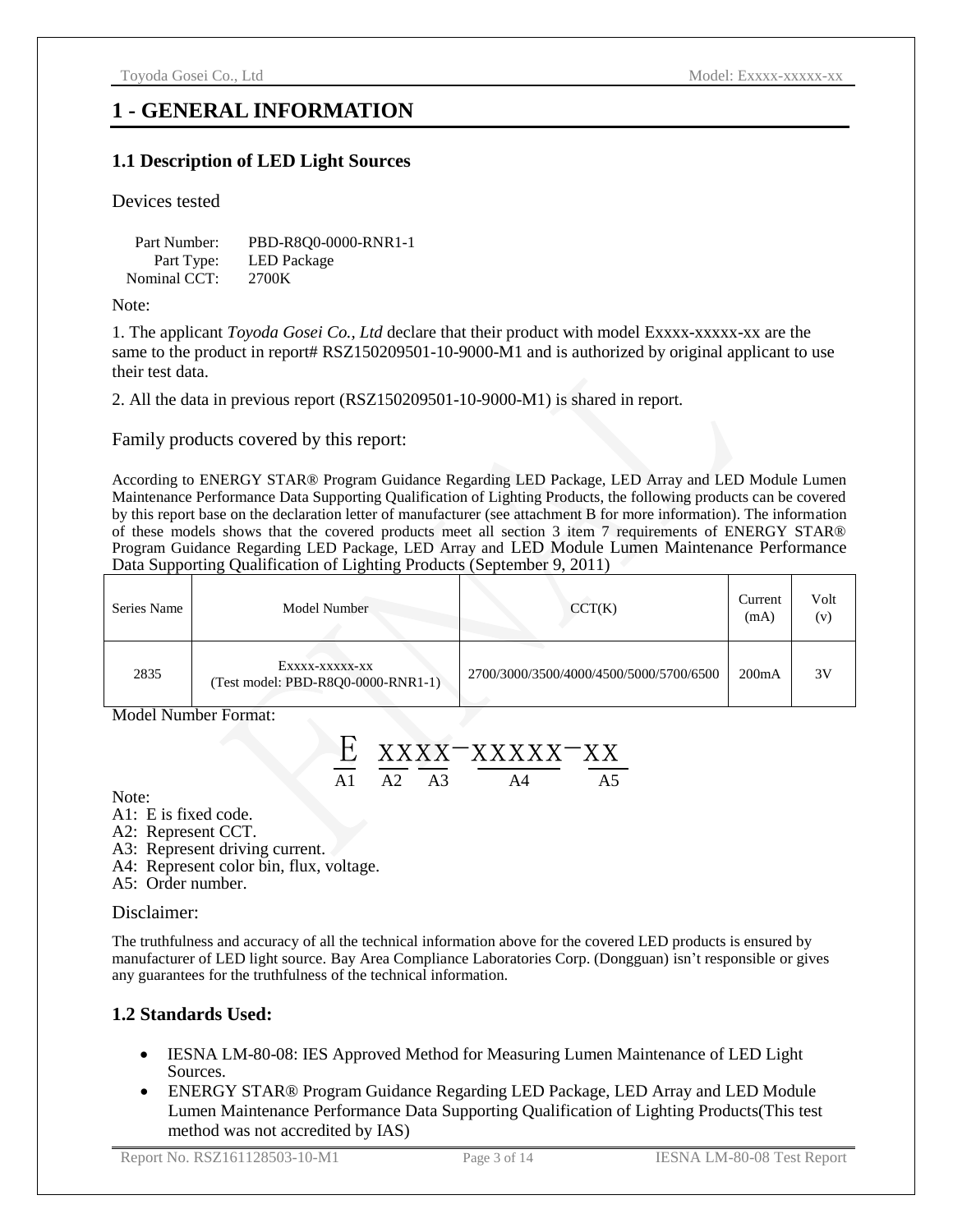#### **1.3 Test Facility**

The testing facility used by Bay Area Compliance Laboratories Corp. (Dongguan). is located at Pu Long Cun 69, Puxinghu Industrial Area, Tangxia Town, Dongguan, Guangdong, P.R.China.

#### **1.4 Description of Auxiliary Equipment**

| <b>Device</b>                                      | <b>Manufacture</b>            | <b>Model No</b>              | <b>Serial No</b>     | <b>Test Range</b>      | <b>Calibration</b><br>date | <b>Calibration</b><br>due date |
|----------------------------------------------------|-------------------------------|------------------------------|----------------------|------------------------|----------------------------|--------------------------------|
| <b>Integral Sphere</b>                             | <b>EVERFINE</b>               | Diameter<br>0.3 <sub>m</sub> | 1011119              | 0.3 <sub>m</sub>       | $2016 - 03 - 10$           | 2017-03-09                     |
| Programmable Test<br>Power for LEDs                | <b>EVERFINE</b>               | LED300E                      | 1008002              | 15V/2000mA             | 2016-03-04                 | 2017-03-03                     |
| High accuracy array<br>spectroradiometer           | <b>EVERFINE</b>               | <b>HAAS-2000</b>             | 1012016T             | 380-780nm              | 2016-03-10                 | 2017-03-09                     |
| <b>Standard Light Source</b>                       | <b>EVERFINE</b>               | D <sub>062</sub>             | 1011093              | N/A                    | 2015-09-17                 | 2016-09-16                     |
| Precision digital<br>stabilized DC power<br>supply | WY605-V110<br><b>EVERFINE</b> |                              | G115987CJ<br>7321114 | 300VA                  | 2016-03-04                 | 2017-03-03                     |
| Multilayer aging<br>machine                        | <b>BACL</b>                   | <b>B2-270</b>                | 20023                | $25 \text{ C}$ ~110 °C | 2016-03-04                 | 2017-03-03                     |
| Digital CC&CV DC<br>Power Supply                   | <b>EVERFINE</b>               | WY5015                       | 11090007             | (50/15A)               | 2016-03-04                 | 2017-03-03                     |
| Digital CC&CV DC<br>Power Supply                   | <b>EVERFINE</b>               | WY5015                       | 11090005             | (50/15A)               | 2016-03-04                 | 2017-03-03                     |

#### **1.5 Operating Cycle**

Samples are driven with a constant direct current (DC)

#### **1.6 Ambient Conditions**

For lumen maintenance test, samples were operated in thermal chambers with minimal ambient airflow. For long term reliability test, the case temperature was controlled by mounting several thermocouples on a sample reliability stress board at the designated thermal measurement point, as shown in APPENDIX. The ambient temperature  $T_A$  was measured by several thermocouples at a distance of 5 mm above the reliability test board. The relative humidity within chamber was less than 65%.

For photometry measurement, temperature was set to  $25 \text{ C} \pm 2 \text{ C}$ , RH <65%.

#### **1.7 Photometry Measurement Uncertainty**

The uncertainty of the light output (luminous flux) measurements is  $U=1.59\%$  (K=2), at the 95% confidence level. The uncertainty of the correlated color temperature measurements is  $U=21K (K=2)$ , at the 95% confidence level. The uncertainty of the CRI is U=1.7 (K=2), at the 95% confidence level. This calibration results traceable to the NATIONAL INSTITUTE OF METROLOGY (NIM).

Report No. RSZ161128503-10-M1 Page 4 of 14 IESNA LM-80-08 Test Report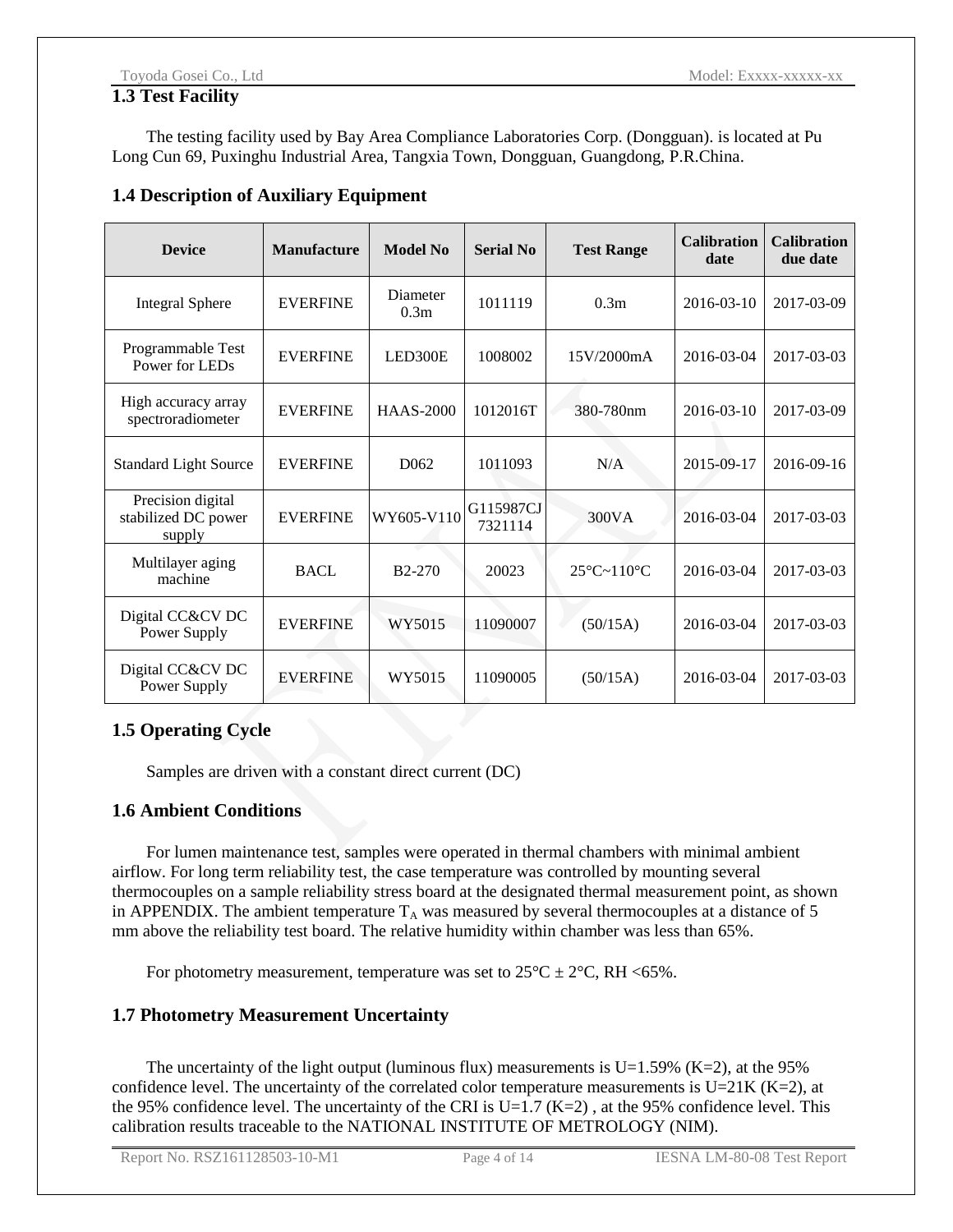#### **1.8 Sample Set**

#### **Sampling Method:**

LED samples for IESNA LM-80 testing consist of units built from a minimum of three manufacturing lots with each manufacturing lot built from different wafer lots built on non-consecutive days. These manufacturing lots are picked to represent a wide parametric distribution. Each Sample is soldered to all of the reliability stress boards for a given set of IESNA LM-80 tests.

#### **Sample Size:**

Total 90Pcs; Each Ts test condition 30Pcs The samples tested at Ts 55 °C, Ts 85 °C and Ts 105 °C were received at 2015-02-09 and tested during 2015-02-15 to 2016-03-10. The samples were numbered from 1to 30, 31 to 60 and 61 to 90

#### **Data Set 1: 55°C, 200mA**

| Part Number:                         | PBD-R8Q0-0000-RNR1-1   |
|--------------------------------------|------------------------|
| Number of Units:                     | 30                     |
| Actual Case Temperature $(T_s)$ :    | $T_s = 54.6 \text{ C}$ |
| Actual Ambient Temperature( $T_A$ ): | $T_A = 52.5 \text{ C}$ |
| Life Test Drive Current:             | $I_F = 200mA$          |
| <b>Measurement Current:</b>          | $I_F = 200mA$          |

#### **Data Set 2: 85°C,200mA**

| Part Number:                         | PBD-R8Q0-0000-RNR1-1     |
|--------------------------------------|--------------------------|
| Number of Units:                     | 30                       |
| Actual Case Temperature $(T_s)$ :    | $T_s = 84.1 \text{ C}$   |
| Actual Ambient Temperature( $T_A$ ): | $T_{A} = 82.6 \text{ C}$ |
| Life Test Drive Current:             | $I_F = 200mA$            |
| <b>Measurement Current:</b>          | $I_F = 200mA$            |

## **Data Set 3: 105°C, 200mA**

| Part Number:                         | PBD-R800-0000-RNR1-1    |
|--------------------------------------|-------------------------|
| Number of Units:                     | 30                      |
| Actual Case Temperature $(T_s)$ :    | $T_s = 104.1 \text{ C}$ |
| Actual Ambient Temperature( $T_A$ ): | $T_A = 103.9 \text{ C}$ |
| Life Test Drive Current:             | $I_F = 200mA$           |
| <b>Measurement Current:</b>          | $I_F = 200mA$           |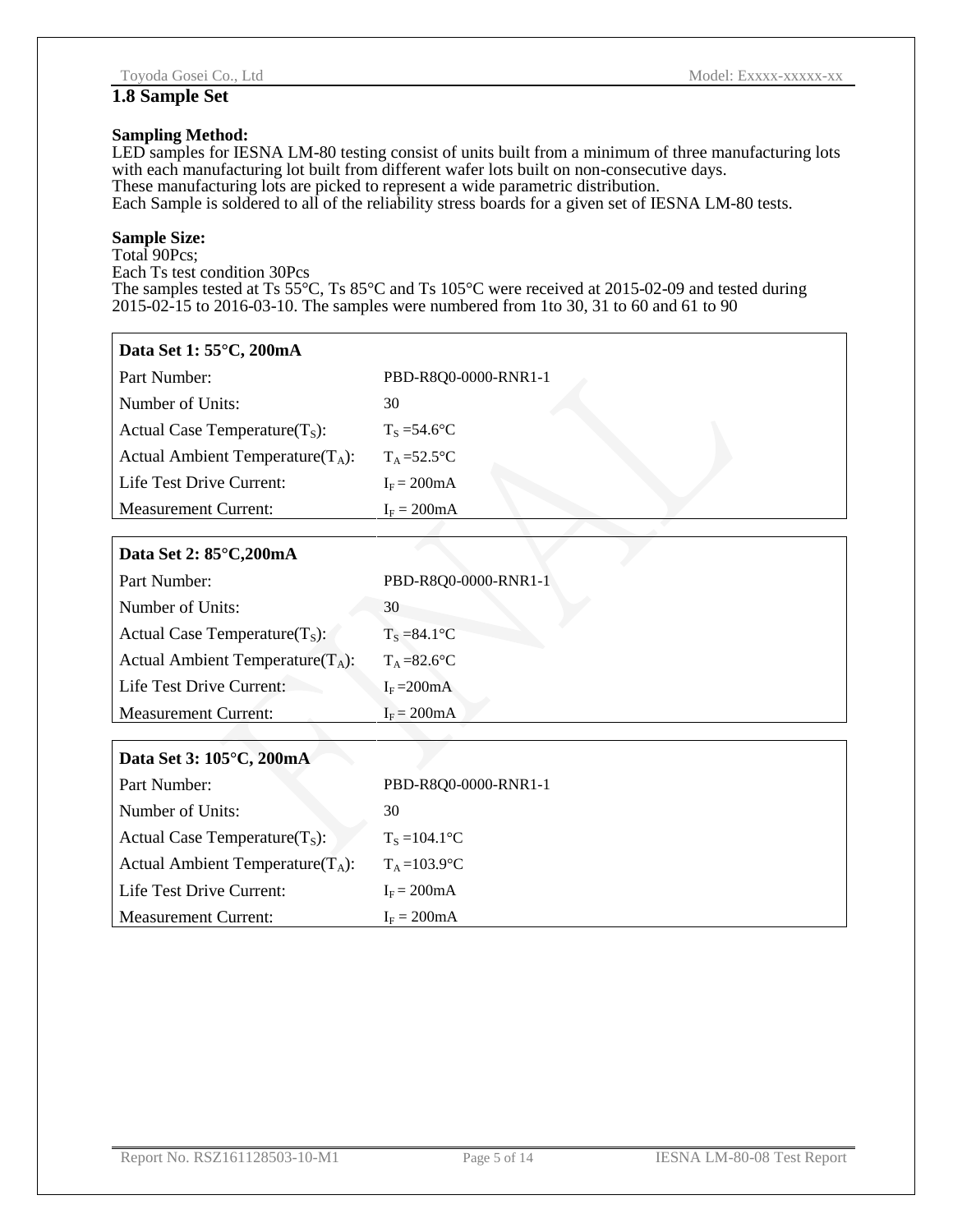## **2 - SUMMARY OF TEST RESULT**

| Data Set:                                                  | Data Set 1, 55 °C, 200mA                                     |  |  |  |  |  |
|------------------------------------------------------------|--------------------------------------------------------------|--|--|--|--|--|
| Number of Units:                                           | 30                                                           |  |  |  |  |  |
| Failures Observed:                                         | $\mathbf{0}$                                                 |  |  |  |  |  |
| Test Interval and Test Duration:                           | 0h,1000h,2000h,3000h,4000h,5000h,6000h,7000h,8000h,<br>9000h |  |  |  |  |  |
| Average. Lumen Maintenance at 6000 hours:                  | 97.40%                                                       |  |  |  |  |  |
| Average. Lumen Maintenance at 9000 hours:                  | 96.40%                                                       |  |  |  |  |  |
| Average Chromaticity Shift at 6000 hours $(\Delta u'v')$ : | 0.0024                                                       |  |  |  |  |  |
| Average Chromaticity Shift at 9000 hours $(\Delta u'v')$ : | 0.0033                                                       |  |  |  |  |  |
| Reported TM-21 $L_{70}$ Lifetime:                          | $>54,000$ hours                                              |  |  |  |  |  |

| Data Set:                                                  | Data Set 2, 85 °C, 200mA                                     |
|------------------------------------------------------------|--------------------------------------------------------------|
| Number of Units:                                           | 30                                                           |
| Failures Observed:                                         | $\Omega$                                                     |
| <b>Test Interval and Test Duration:</b>                    | 0h,1000h,2000h,3000h,4000h,5000h,6000h,7000h,8000h,<br>9000h |
| Average. Lumen Maintenance at 6000 hours:                  | 96.41%                                                       |
| Average. Lumen Maintenance at 9000 hours:                  | 95.02%                                                       |
| Average Chromaticity Shift at 6000 hours $(\Delta u'v')$ : | 0.0021                                                       |
| Average Chromaticity Shift at 9000 hours $(\Delta u'v')$ : | 0.0034                                                       |
| Reported TM-21 $L_{70}$ Lifetime:                          | $>54,000$ hours                                              |

| Data Set:                                                    | Data Set 3, 105 °C, 200mA                                    |
|--------------------------------------------------------------|--------------------------------------------------------------|
| Number of Units:                                             | 30                                                           |
| Failures Observed:                                           | $\mathbf{0}$                                                 |
| Test Interval and Test Duration:                             | 0h,1000h,2000h,3000h,4000h,5000h,6000h,7000h,8000h,<br>9000h |
| Average. Lumen Maintenance at 6000 hours:                    | 95.83%                                                       |
| Average. Lumen Maintenance at 9000 hours:                    | 94.03%                                                       |
| Average Chromaticity Shift at $6000$ hours( $\Delta u$ 'v'): | 0.0023                                                       |
| Average Chromaticity Shift at 9000 hours $(\Delta u'v')$ :   | 0.0035                                                       |
| Reported TM-21 $L_{70}$ Lifetime:                            | 51,000 hours                                                 |
| Report No. RSZ161128503-10-M1                                | <b>IESNA LM-80-08 Test Report</b><br>Page 6 of 14            |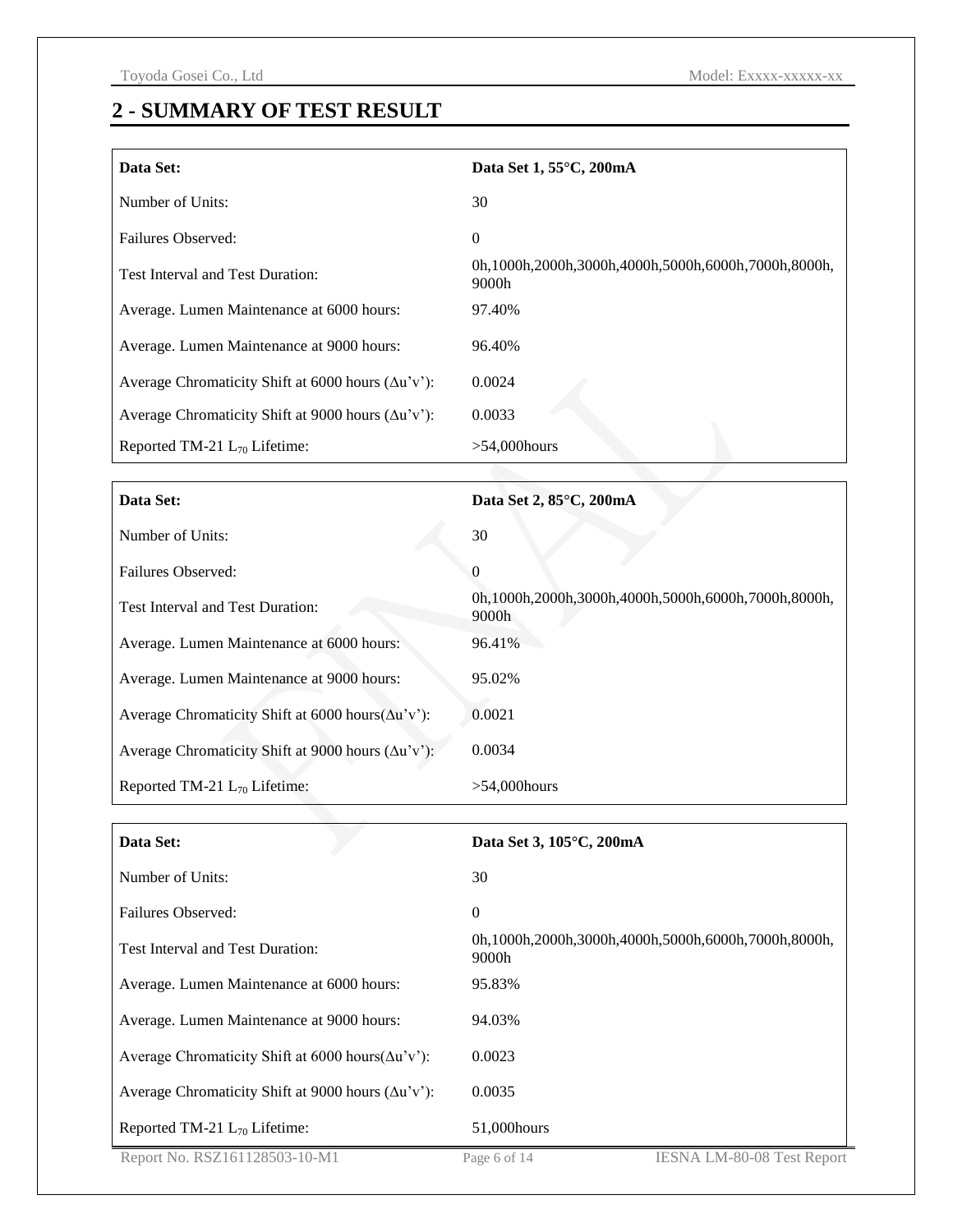#### **3 - Test Data**

#### **3.1 Data Set 1, 55°C, 200mA (Lumen Maintenance)**

|                | $V_F(V)$ | $\Phi$ (Im)  | Lumen Maintenance (%) |         |         |         |         |         |         |         |         |
|----------------|----------|--------------|-----------------------|---------|---------|---------|---------|---------|---------|---------|---------|
| No.            |          | Ohr(Initial) | 1000hrs               | 2000hrs | 3000hrs | 4000hrs | 5000hrs | 6000hrs | 7000hrs | 8000hrs | 9000hrs |
| $\mathbf{1}$   | 6.486    | 150.8        | 99.73                 | 99.27   | 98.81   | 98.41   | 97.81   | 97.28   | 96.95   | 96.75   | 96.35   |
| $\overline{2}$ | 6.464    | 150.4        | 99.60                 | 99.34   | 98.74   | 98.14   | 97.61   | 97.01   | 96.54   | 96.08   | 95.61   |
| 3              | 6.360    | 151.1        | 99.47                 | 99.01   | 98.54   | 97.95   | 97.42   | 96.96   | 96.49   | 95.90   | 95.30   |
| $\overline{4}$ | 6.467    | 149.7        | 99.73                 | 99.33   | 99.00   | 98.60   | 98.26   | 97.73   | 97.60   | 97.53   | 97.39   |
| 5              | 6.502    | 149.7        | 99.67                 | 99.13   | 98.66   | 98.40   | 97.86   | 97.19   | 96.79   | 96.39   | 96.13   |
| 6              | 6.434    | 149.4        | 99.67                 | 99.33   | 99.00   | 98.39   | 97.86   | 97.39   | 97.19   | 97.12   | 96.79   |
| $\overline{7}$ | 6.305    | 149.9        | 99.53                 | 99.00   | 98.60   | 98.00   | 97.80   | 97.26   | 96.80   | 96.40   | 96.13   |
| 8              | 6.366    | 150.9        | 99.54                 | 99.07   | 98.61   | 98.34   | 98.14   | 97.75   | 97.08   | 96.42   | 96.22   |
| 9              | 6.430    | 150.0        | 99.73                 | 99.27   | 98.73   | 98.53   | 98.27   | 97.80   | 97.20   | 96.67   | 96.53   |
| 10             | 6.382    | 149.1        | 99.46                 | 99.13   | 98.86   | 98.19   | 97.79   | 97.45   | 97.12   | 96.78   | 96.31   |
| 11             | 6.365    | 150.2        | 99.53                 | 99.13   | 98.60   | 98.27   | 97.94   | 97.60   | 97.00   | 96.54   | 96.34   |
| 12             | 6.422    | 150.4        | 99.73                 | 99.27   | 98.74   | 98.60   | 97.94   | 97.41   | 96.81   | 96.61   | 96.21   |
| 13             | 6.441    | 150.0        | 99.60                 | 99.27   | 98.93   | 98.13   | 97.40   | 97.13   | 96.60   | 96.53   | 96.00   |
| 14             | 6.356    | 149.0        | 99.73                 | 99.40   | 98.93   | 97.85   | 97.05   | 96.71   | 96.44   | 96.11   | 95.57   |
| 15             | 6.428    | 151.9        | 99.54                 | 99.14   | 98.75   | 97.89   | 97.43   | 96.77   | 96.45   | 96.12   | 95.79   |
| 16             | 6.416    | 150.6        | 99.60                 | 99.27   | 98.74   | 97.81   | 97.41   | 96.88   | 96.68   | 96.35   | 96.15   |
| 17             | 6.454    | 151.8        | 99.60                 | 99.08   | 98.62   | 97.43   | 97.04   | 96.71   | 96.25   | 95.98   | 95.78   |
| 18             | 6.453    | 149.4        | 99.73                 | 99.33   | 98.80   | 98.66   | 97.99   | 97.59   | 97.39   | 97.05   | 96.99   |
| 19             | 6.337    | 151.8        | 99.74                 | 99.28   | 98.88   | 98.62   | 98.09   | 97.69   | 97.23   | 97.10   | 96.97   |
| 20             | 6.461    | 150.9        | 99.60                 | 99.07   | 98.67   | 98.21   | 97.75   | 97.28   | 96.95   | 96.69   | 96.29   |
| 21             | 6.425    | 151.3        | 99.60                 | 99.27   | 98.74   | 98.28   | 97.82   | 97.36   | 96.89   | 96.76   | 96.63   |
| 22             | 6.462    | 151.7        | 99.54                 | 99.08   | 98.42   | 97.76   | 97.10   | 96.90   | 96.44   | 96.24   | 95.85   |
| 23             | 6.319    | 149.9        | 99.87                 | 99.33   | 98.87   | 98.13   | 97.80   | 97.26   | 97.20   | 96.93   | 96.80   |
| 24             | 6.413    | 150.4        | 99.73                 | 99.34   | 98.87   | 98.20   | 97.67   | 97.21   | 97.01   | 96.61   | 96.41   |
| 25             | 6.505    | 149.3        | 99.80                 | 99.40   | 99.13   | 98.33   | 98.06   | 97.45   | 97.25   | 97.05   | 96.85   |
| 26             | 6.320    | 150.3        | 99.60                 | 99.27   | 98.67   | 98.34   | 98.07   | 97.67   | 97.27   | 97.01   | 96.87   |
| 27             | 7.349    | 151.2        | 99.67                 | 99.34   | 98.74   | 98.54   | 98.08   | 97.69   | 97.29   | 96.83   | 96.56   |
| 28             | 6.489    | 149.8        | 99.87                 | 99.40   | 99.13   | 98.87   | 98.53   | 97.93   | 97.46   | 97.00   | 96.80   |
| 29             | 6.453    | 149.1        | 99.73                 | 99.33   | 98.86   | 98.79   | 98.59   | 98.26   | 97.65   | 97.12   | 97.05   |
| 30             | 6.385    | 148.9        | 99.80                 | 99.40   | 99.26   | 99.19   | 98.93   | 98.66   | 97.99   | 97.52   | 97.25   |
| Ave.           | 6.448    | 150.3        | 99.66                 | 99.24   | 98.80   | 98.30   | 97.85   | 97.40   | 97.00   | 96.67   | 96.40   |
| Med.           | 6.429    | 150.3        | 99.67                 | 99.27   | 98.75   | 98.30   | 97.84   | 97.37   | 97.01   | 96.68   | 96.35   |
| st dev         | 0.1791   | 0.8942       | 0.1094                | 0.1233  | 0.1860  | 0.3669  | 0.4387  | 0.4450  | 0.4109  | 0.4260  | 0.5196  |
| Min.           | 6.305    | 148.9        | 99.46                 | 99.00   | 98.42   | 97.43   | 97.04   | 96.71   | 96.25   | 95.90   | 95.30   |
| Max.           | 7.349    | 151.9        | 99.87                 | 99.40   | 99.26   | 99.19   | 98.93   | 98.66   | 97.99   | 97.53   | 97.39   |

#### TM-21 Projection:

**Test Duration:** 9000 hours **Failures Observed:** 0 **α:** 3.946E-06 **β:** 0.998 **Calculated L70:** 90,000ours **Reported L70:** >54,000hours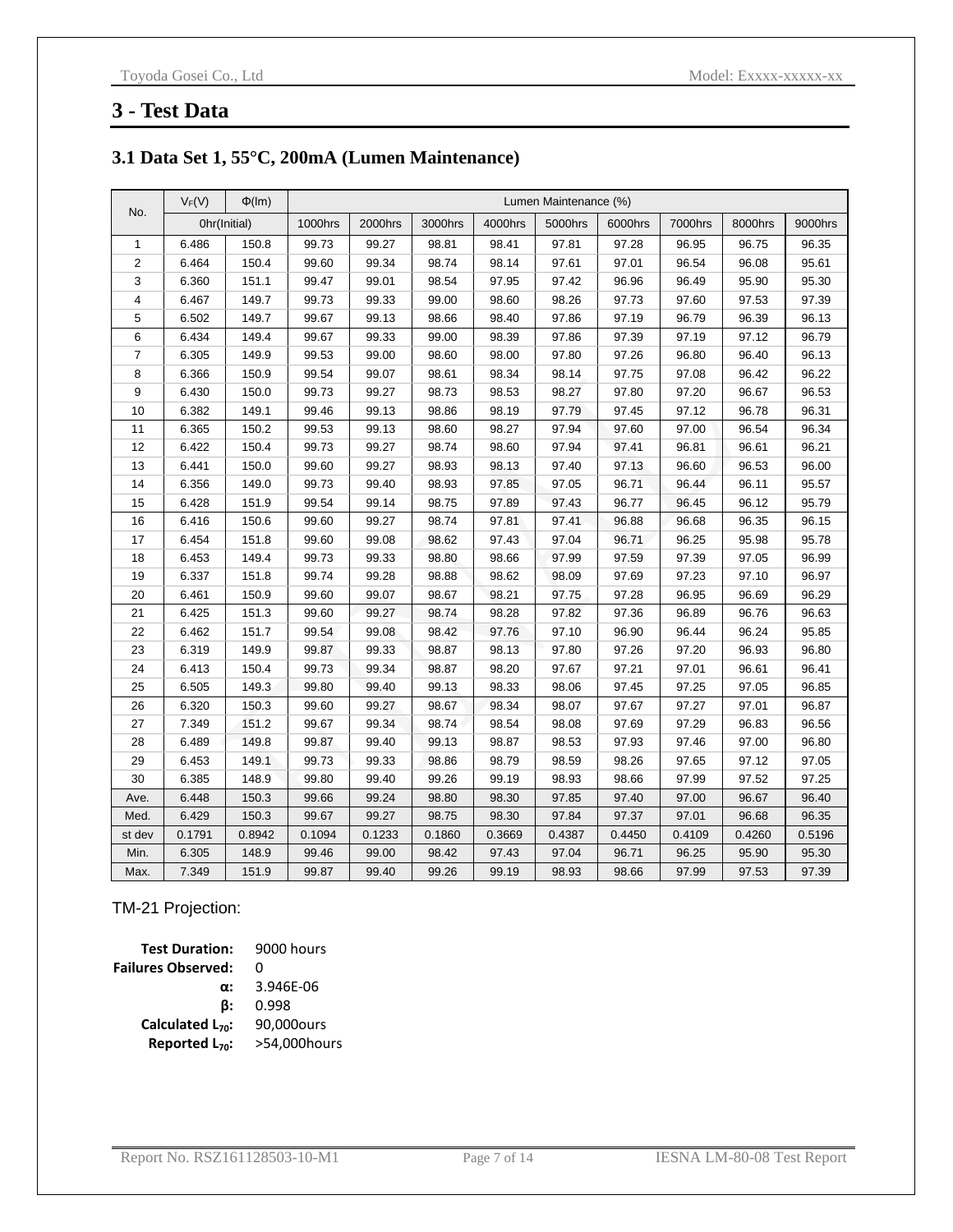#### **3.2 Data Set 1, 55°C, 200mA (Chromaticity Shift)**

|                | u'     | V'           | CCT(K)  | Chromaticity Shift (Au'v') |         |         |         |         |         |         |         |         |
|----------------|--------|--------------|---------|----------------------------|---------|---------|---------|---------|---------|---------|---------|---------|
| No.            |        | Ohr(Initial) |         | <b>1000hrs</b>             | 2000hrs | 3000hrs | 4000hrs | 5000hrs | 6000hrs | 7000hrs | 8000hrs | 9000hrs |
| 1              | 0.2588 | 0.5277       | 2777    | 0.0006                     | 0.0009  | 0.0019  | 0.0023  | 0.0023  | 0.0025  | 0.0028  | 0.0028  | 0.0032  |
| $\overline{2}$ | 0.2602 | 0.5272       | 2749    | 0.0005                     | 0.0009  | 0.0014  | 0.0023  | 0.0025  | 0.0026  | 0.0029  | 0.0031  | 0.0032  |
| 3              | 0.2588 | 0.5265       | 2782    | 0.0004                     | 0.0009  | 0.0014  | 0.0021  | 0.0024  | 0.0025  | 0.0027  | 0.0029  | 0.0031  |
| 4              | 0.2579 | 0.5293       | 2790    | 0.0006                     | 0.0011  | 0.0013  | 0.0017  | 0.0024  | 0.0026  | 0.0028  | 0.0030  | 0.0031  |
| 5              | 0.2586 | 0.5269       | 2785    | 0.0005                     | 0.0009  | 0.0013  | 0.0016  | 0.0022  | 0.0025  | 0.0027  | 0.0030  | 0.0033  |
| 6              | 0.2583 | 0.5267       | 2791    | 0.0005                     | 0.0010  | 0.0014  | 0.0015  | 0.0020  | 0.0027  | 0.0028  | 0.0031  | 0.0033  |
| 7              | 0.2596 | 0.5254       | 2771    | 0.0005                     | 0.0013  | 0.0016  | 0.0017  | 0.0021  | 0.0027  | 0.0028  | 0.0033  | 0.0035  |
| 8              | 0.2590 | 0.5263       | 2778    | 0.0004                     | 0.0009  | 0.0016  | 0.0017  | 0.0020  | 0.0025  | 0.0028  | 0.0031  | 0.0033  |
| 9              | 0.2579 | 0.5268       | 2801    | 0.0003                     | 0.0010  | 0.0016  | 0.0017  | 0.0020  | 0.0024  | 0.0028  | 0.0031  | 0.0033  |
| 10             | 0.2597 | 0.5287       | 2754    | 0.0003                     | 0.0008  | 0.0014  | 0.0018  | 0.0021  | 0.0025  | 0.0028  | 0.0031  | 0.0032  |
| 11             | 0.2576 | 0.5259       | 2811    | 0.0003                     | 0.0007  | 0.0014  | 0.0016  | 0.0019  | 0.0024  | 0.0028  | 0.0030  | 0.0031  |
| 12             | 0.2581 | 0.5275       | 2792    | 0.0005                     | 0.0011  | 0.0016  | 0.0021  | 0.0025  | 0.0029  | 0.0034  | 0.0037  | 0.0039  |
| 13             | 0.2591 | 0.5283       | 2768    | 0.0003                     | 0.0007  | 0.0012  | 0.0017  | 0.0018  | 0.0021  | 0.0027  | 0.0030  | 0.0031  |
| 14             | 0.2596 | 0.5245       | 2774    | 0.0004                     | 0.0009  | 0.0014  | 0.0018  | 0.0021  | 0.0024  | 0.0030  | 0.0032  | 0.0034  |
| 15             | 0.2582 | 0.5274       | 2792    | 0.0003                     | 0.0008  | 0.0012  | 0.0017  | 0.0020  | 0.0023  | 0.0028  | 0.0031  | 0.0033  |
| 16             | 0.2589 | 0.5290       | 2769    | 0.0003                     | 0.0007  | 0.0012  | 0.0016  | 0.0018  | 0.0022  | 0.0028  | 0.0030  | 0.0032  |
| 17             | 0.2597 | 0.5286       | 2754    | 0.0004                     | 0.0008  | 0.0014  | 0.0018  | 0.0021  | 0.0024  | 0.0029  | 0.0033  | 0.0033  |
| 18             | 0.2584 | 0.5288       | 2780    | 0.0004                     | 0.0007  | 0.0012  | 0.0016  | 0.0019  | 0.0023  | 0.0028  | 0.0030  | 0.0032  |
| 19             | 0.2600 | 0.5267       | 2756    | 0.0003                     | 0.0008  | 0.0011  | 0.0016  | 0.0020  | 0.0023  | 0.0028  | 0.0030  | 0.0032  |
| 20             | 0.2581 | 0.5273       | 2794    | 0.0002                     | 0.0008  | 0.0011  | 0.0018  | 0.0021  | 0.0024  | 0.0029  | 0.0033  | 0.0035  |
| 21             | 0.2597 | 0.5305       | 2744    | 0.0003                     | 0.0006  | 0.0009  | 0.0016  | 0.0017  | 0.0021  | 0.0027  | 0.0029  | 0.0030  |
| 22             | 0.2617 | 0.5309       | 2702    | 0.0003                     | 0.0008  | 0.0011  | 0.0018  | 0.0020  | 0.0023  | 0.0028  | 0.0030  | 0.0032  |
| 23             | 0.2586 | 0.5272       | 2784    | 0.0003                     | 0.0007  | 0.0011  | 0.0018  | 0.0019  | 0.0023  | 0.0028  | 0.0030  | 0.0033  |
| 24             | 0.2594 | 0.5274       | 2765    | 0.0004                     | 0.0008  | 0.0011  | 0.0018  | 0.0020  | 0.0023  | 0.0029  | 0.0031  | 0.0034  |
| 25             | 0.2598 | 0.5265       | 2761    | 0.0002                     | 0.0007  | 0.0009  | 0.0016  | 0.0018  | 0.0022  | 0.0027  | 0.0031  | 0.0034  |
| 26             | 0.2591 | 0.5251       | 2783    | 0.0003                     | 0.0008  | 0.0011  | 0.0013  | 0.0020  | 0.0023  | 0.0028  | 0.0031  | 0.0033  |
| 27             | 0.2575 | 0.5281       | 2804    | 0.0004                     | 0.0007  | 0.0011  | 0.0016  | 0.0021  | 0.0025  | 0.0030  | 0.0033  | 0.0035  |
| 28             | 0.2607 | 0.5279       | 2736    | 0.0004                     | 0.0008  | 0.0011  | 0.0015  | 0.0020  | 0.0023  | 0.0028  | 0.0030  | 0.0033  |
| 29             | 0.2579 | 0.5261       | 2803    | 0.0002                     | 0.0007  | 0.0009  | 0.0013  | 0.0018  | 0.0021  | 0.0027  | 0.0030  | 0.0031  |
| 30             | 0.2582 | 0.5253       | 2801    | 0.0003                     | 0.0006  | 0.0009  | 0.0013  | 0.0017  | 0.0021  | 0.0026  | 0.0030  | 0.0032  |
| Ave.           | 0.2590 | 0.5274       | 2775    | 0.0004                     | 0.0008  | 0.0013  | 0.0017  | 0.0020  | 0.0024  | 0.0028  | 0.0031  | 0.0033  |
| Med.           | 0.2589 | 0.5273       | 2779    | 0.0003                     | 0.0008  | 0.0012  | 0.0017  | 0.0020  | 0.0024  | 0.0028  | 0.0031  | 0.0033  |
| st dev         | 0.0010 | 0.0015       | 23.6008 | 0.0001                     | 0.0002  | 0.0002  | 0.0002  | 0.0002  | 0.0002  | 0.0001  | 0.0002  | 0.0002  |
| Min.           | 0.2575 | 0.5245       | 2702    | 0.0002                     | 0.0006  | 0.0009  | 0.0013  | 0.0017  | 0.0021  | 0.0026  | 0.0028  | 0.0030  |
| Max.           | 0.2617 | 0.5309       | 2811    | 0.0006                     | 0.0013  | 0.0019  | 0.0023  | 0.0025  | 0.0029  | 0.0034  | 0.0037  | 0.0039  |

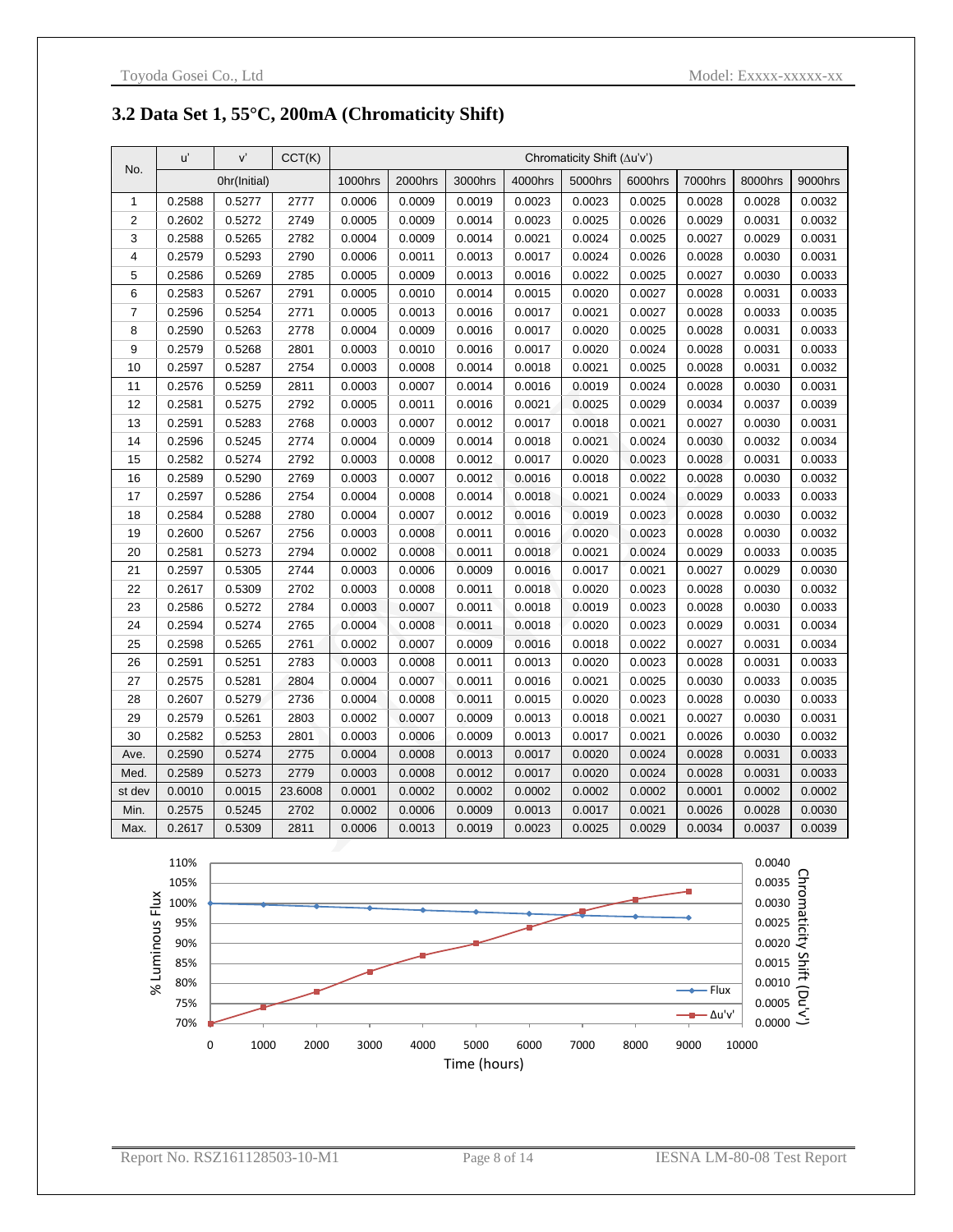#### **3.3 Data Set 2, 85°C, 200mA (Lumen Maintenance)**

|        | $V_F(V)$ | $\Phi$ (Im)  | Lumen Maintenance (%) |         |         |         |         |         |         |         |         |  |  |
|--------|----------|--------------|-----------------------|---------|---------|---------|---------|---------|---------|---------|---------|--|--|
| No.    |          | Ohr(Initial) | 1000hrs               | 2000hrs | 3000hrs | 4000hrs | 5000hrs | 6000hrs | 7000hrs | 8000hrs | 9000hrs |  |  |
| 31     | 6.363    | 151.0        | 99.60                 | 99.14   | 98.54   | 98.61   | 97.95   | 97.22   | 96.36   | 95.76   | 95.30   |  |  |
| 32     | 6.316    | 149.8        | 99.53                 | 99.13   | 98.66   | 97.46   | 96.66   | 95.93   | 95.33   | 94.93   | 94.73   |  |  |
| 33     | 6.488    | 148.6        | 99.66                 | 99.13   | 98.59   | 97.78   | 96.97   | 95.90   | 95.22   | 94.62   | 94.15   |  |  |
| 34     | 6.457    | 150.5        | 99.60                 | 99.14   | 98.54   | 98.07   | 97.28   | 96.41   | 95.88   | 95.61   | 95.28   |  |  |
| 35     | 6.383    | 150.0        | 99.60                 | 99.07   | 98.40   | 97.60   | 96.73   | 96.27   | 95.67   | 94.87   | 94.33   |  |  |
| 36     | 6.327    | 150.4        | 99.34                 | 98.94   | 98.34   | 97.47   | 96.68   | 96.34   | 95.68   | 95.48   | 95.01   |  |  |
| 37     | 6.475    | 151.2        | 99.47                 | 99.01   | 98.54   | 96.83   | 95.77   | 95.30   | 94.71   | 94.51   | 94.18   |  |  |
| 38     | 6.427    | 148.1        | 99.59                 | 98.99   | 98.24   | 97.16   | 96.42   | 95.81   | 95.41   | 95.34   | 95.00   |  |  |
| 39     | 6.448    | 151.1        | 99.34                 | 98.94   | 98.41   | 97.75   | 97.35   | 96.89   | 96.23   | 96.03   | 95.50   |  |  |
| 40     | 6.347    | 150.3        | 99.67                 | 99.14   | 98.54   | 97.80   | 97.54   | 96.67   | 96.01   | 95.61   | 95.28   |  |  |
| 41     | 6.441    | 149.2        | 99.73                 | 99.33   | 98.99   | 97.59   | 97.39   | 96.38   | 95.91   | 95.78   | 95.51   |  |  |
| 42     | 6.419    | 150.7        | 99.34                 | 98.94   | 98.47   | 97.48   | 97.08   | 96.22   | 95.49   | 95.22   | 94.96   |  |  |
| 43     | 6.383    | 150.4        | 99.73                 | 99.20   | 98.87   | 98.01   | 97.74   | 97.01   | 96.21   | 96.08   | 95.35   |  |  |
| 44     | 6.507    | 149.8        | 99.60                 | 99.00   | 98.46   | 97.66   | 97.40   | 96.66   | 95.99   | 95.79   | 95.53   |  |  |
| 45     | 6.465    | 148.9        | 99.60                 | 99.19   | 98.66   | 97.99   | 97.25   | 96.91   | 96.37   | 95.97   | 95.57   |  |  |
| 46     | 6.422    | 151.3        | 99.34                 | 98.88   | 98.22   | 97.29   | 96.63   | 96.23   | 95.64   | 95.51   | 94.98   |  |  |
| 47     | 6.401    | 149.0        | 99.26                 | 98.79   | 98.39   | 97.72   | 96.98   | 96.71   | 96.17   | 95.84   | 95.50   |  |  |
| 48     | 6.448    | 150.7        | 99.47                 | 98.94   | 98.41   | 97.61   | 96.88   | 96.48   | 95.89   | 95.75   | 95.22   |  |  |
| 49     | 6.366    | 149.1        | 99.87                 | 99.40   | 98.86   | 97.85   | 97.18   | 96.71   | 96.38   | 95.91   | 95.44   |  |  |
| 50     | 6.316    | 150.0        | 99.53                 | 98.80   | 98.27   | 97.47   | 96.80   | 96.47   | 95.80   | 95.53   | 95.13   |  |  |
| 51     | 6.501    | 149.6        | 99.47                 | 98.93   | 98.26   | 97.59   | 96.93   | 96.32   | 95.99   | 95.66   | 94.99   |  |  |
| 52     | 6.360    | 150.0        | 99.53                 | 99.00   | 98.47   | 97.73   | 96.93   | 96.53   | 96.00   | 95.60   | 95.07   |  |  |
| 53     | 6.406    | 151.1        | 99.47                 | 98.94   | 98.41   | 98.08   | 97.42   | 96.82   | 96.16   | 95.83   | 95.43   |  |  |
| 54     | 6.406    | 149.0        | 99.66                 | 99.06   | 98.52   | 98.19   | 97.92   | 97.38   | 96.58   | 96.17   | 95.70   |  |  |
| 55     | 6.400    | 149.7        | 99.53                 | 99.06   | 98.46   | 98.06   | 97.19   | 95.93   | 95.19   | 94.92   | 94.52   |  |  |
| 56     | 6.321    | 149.8        | 99.40                 | 98.87   | 98.33   | 98.00   | 97.06   | 95.86   | 95.33   | 95.13   | 94.53   |  |  |
| 57     | 6.444    | 150.2        | 99.80                 | 99.40   | 98.87   | 98.34   | 96.74   | 95.87   | 95.34   | 94.61   | 94.14   |  |  |
| 58     | 6.430    | 149.1        | 99.73                 | 99.13   | 98.52   | 98.26   | 97.25   | 96.45   | 95.84   | 95.24   | 94.90   |  |  |
| 59     | 6.371    | 150.7        | 99.67                 | 99.14   | 98.54   | 97.94   | 96.95   | 96.42   | 95.62   | 95.36   | 94.82   |  |  |
| 60     | 6.473    | 149.4        | 99.40                 | 98.86   | 98.06   | 97.72   | 96.72   | 96.18   | 95.72   | 95.18   | 94.65   |  |  |
| Ave.   | 6.410    | 150.0        | 99.55                 | 99.05   | 98.50   | 97.77   | 97.06   | 96.41   | 95.80   | 95.46   | 95.02   |  |  |
| Med.   | 6.413    | 150.0        | 99.56                 | 99.03   | 98.47   | 97.74   | 97.02   | 96.41   | 95.86   | 95.57   | 95.04   |  |  |
| st dev | 0.0555   | 0.8394       | 0.1518                | 0.1587  | 0.2094  | 0.3661  | 0.4495  | 0.4550  | 0.4271  | 0.4565  | 0.4527  |  |  |
| Min.   | 6.316    | 148.1        | 99.26                 | 98.79   | 98.06   | 96.83   | 95.77   | 95.30   | 94.71   | 94.51   | 94.14   |  |  |
| Max.   | 6.507    | 151.3        | 99.87                 | 99.40   | 98.99   | 98.61   | 97.95   | 97.38   | 96.58   | 96.17   | 95.70   |  |  |

#### TM-21 Projection:

| <b>Test Duration:</b>      | 9000 hours   |
|----------------------------|--------------|
| <b>Failures Observed:</b>  | n            |
| $\alpha$ :                 | 5.682E-06    |
| ß:                         | 0.999        |
| Calculated $L_{70}$ :      | 63,000hours  |
| Reported L <sub>70</sub> : | >54,000hours |
|                            |              |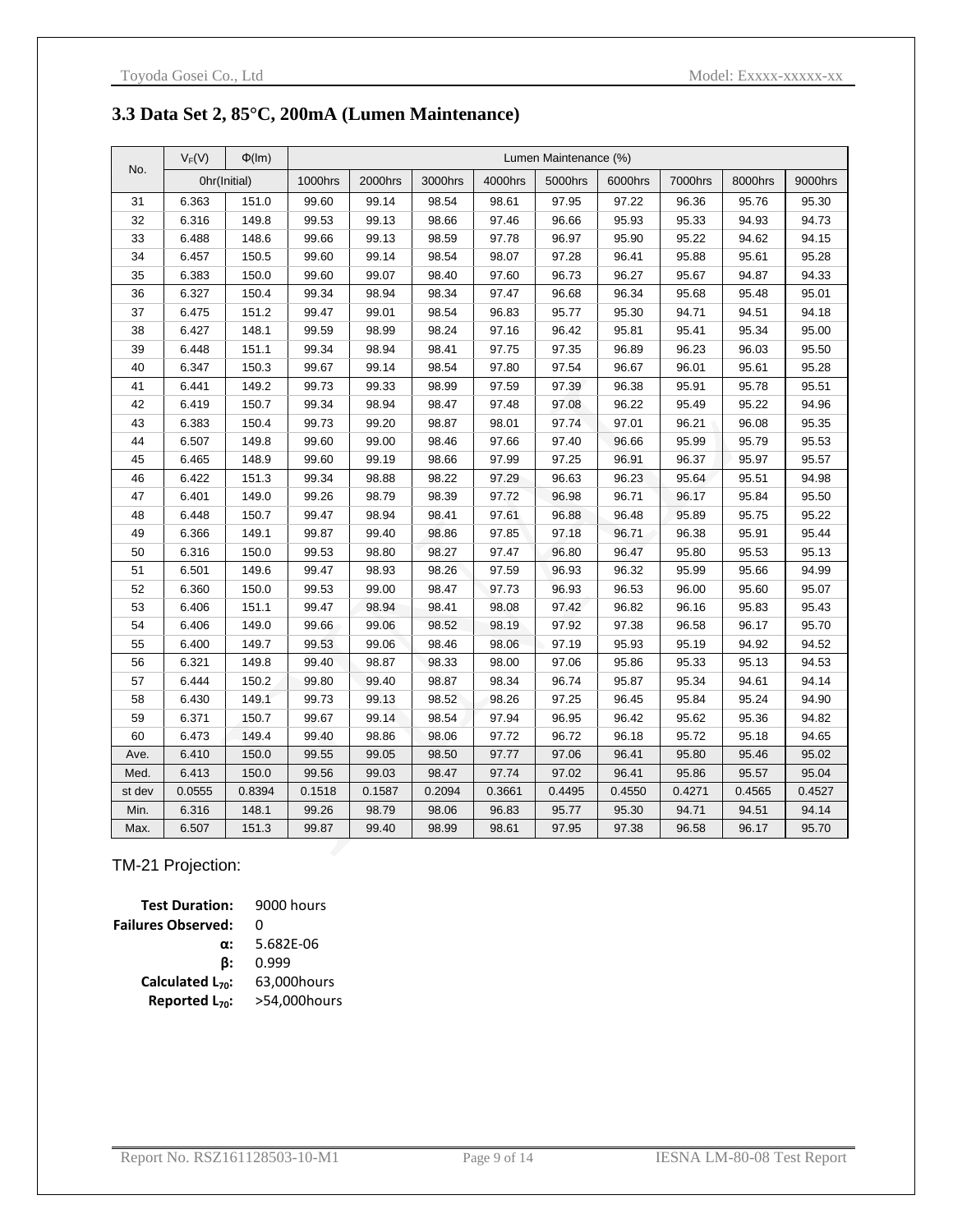#### **3.4 Data Set 2, 85°C, 200mA (Chromaticity Shift)**

|        | u'     | V'           | CCT(K)  | Chromaticity Shift (Au'v') |         |         |         |         |         |         |         |         |
|--------|--------|--------------|---------|----------------------------|---------|---------|---------|---------|---------|---------|---------|---------|
| No.    |        | Ohr(Initial) |         | 1000hrs                    | 2000hrs | 3000hrs | 4000hrs | 5000hrs | 6000hrs | 7000hrs | 8000hrs | 9000hrs |
| 31     | 0.2586 | 0.5268       | 2785    | 0.0003                     | 0.0007  | 0.0011  | 0.0015  | 0.0019  | 0.0023  | 0.0029  | 0.0031  | 0.0035  |
| 32     | 0.2586 | 0.5241       | 2797    | 0.0004                     | 0.0006  | 0.0011  | 0.0014  | 0.0020  | 0.0023  | 0.0029  | 0.0033  | 0.0036  |
| 33     | 0.2590 | 0.5283       | 2770    | 0.0004                     | 0.0008  | 0.0012  | 0.0016  | 0.0021  | 0.0023  | 0.0029  | 0.0033  | 0.0036  |
| 34     | 0.2583 | 0.5282       | 2785    | 0.0002                     | 0.0007  | 0.0011  | 0.0015  | 0.0018  | 0.0022  | 0.0028  | 0.0031  | 0.0035  |
| 35     | 0.2599 | 0.5260       | 2761    | 0.0003                     | 0.0006  | 0.0010  | 0.0014  | 0.0017  | 0.0021  | 0.0028  | 0.0032  | 0.0035  |
| 36     | 0.2589 | 0.5256       | 2785    | 0.0003                     | 0.0006  | 0.0010  | 0.0014  | 0.0017  | 0.0021  | 0.0027  | 0.0030  | 0.0033  |
| 37     | 0.2593 | 0.5286       | 2762    | 0.0003                     | 0.0005  | 0.0010  | 0.0013  | 0.0017  | 0.0021  | 0.0027  | 0.0029  | 0.0033  |
| 38     | 0.2591 | 0.5270       | 2774    | 0.0002                     | 0.0004  | 0.0010  | 0.0013  | 0.0017  | 0.0021  | 0.0027  | 0.0030  | 0.0033  |
| 39     | 0.2580 | 0.5283       | 2791    | 0.0003                     | 0.0006  | 0.0011  | 0.0015  | 0.0018  | 0.0021  | 0.0028  | 0.0031  | 0.0034  |
| 40     | 0.2592 | 0.5272       | 2771    | 0.0004                     | 0.0007  | 0.0011  | 0.0016  | 0.0018  | 0.0021  | 0.0029  | 0.0031  | 0.0036  |
| 41     | 0.2581 | 0.5238       | 2811    | 0.0003                     | 0.0006  | 0.0011  | 0.0015  | 0.0019  | 0.0021  | 0.0028  | 0.0032  | 0.0035  |
| 42     | 0.2594 | 0.5279       | 2764    | 0.0003                     | 0.0006  | 0.0011  | 0.0015  | 0.0018  | 0.0021  | 0.0028  | 0.0031  | 0.0035  |
| 43     | 0.2608 | 0.5297       | 2726    | 0.0002                     | 0.0005  | 0.0008  | 0.0013  | 0.0016  | 0.0018  | 0.0026  | 0.0029  | 0.0033  |
| 44     | 0.2582 | 0.5294       | 2782    | 0.0002                     | 0.0005  | 0.0009  | 0.0013  | 0.0016  | 0.0019  | 0.0027  | 0.0029  | 0.0033  |
| 45     | 0.2580 | 0.5286       | 2791    | 0.0003                     | 0.0005  | 0.0010  | 0.0014  | 0.0017  | 0.0020  | 0.0027  | 0.0029  | 0.0032  |
| 46     | 0.2582 | 0.5276       | 2791    | 0.0004                     | 0.0008  | 0.0011  | 0.0015  | 0.0018  | 0.0021  | 0.0028  | 0.0031  | 0.0036  |
| 47     | 0.2581 | 0.5274       | 2793    | 0.0002                     | 0.0006  | 0.0009  | 0.0013  | 0.0018  | 0.0021  | 0.0027  | 0.0030  | 0.0033  |
| 48     | 0.2585 | 0.5291       | 2776    | 0.0002                     | 0.0005  | 0.0009  | 0.0013  | 0.0016  | 0.0019  | 0.0026  | 0.0028  | 0.0033  |
| 49     | 0.2595 | 0.5264       | 2768    | 0.0003                     | 0.0006  | 0.0010  | 0.0011  | 0.0014  | 0.0017  | 0.0023  | 0.0025  | 0.0034  |
| 50     | 0.2586 | 0.5259       | 2789    | 0.0002                     | 0.0006  | 0.0010  | 0.0014  | 0.0018  | 0.0021  | 0.0028  | 0.0030  | 0.0034  |
| 51     | 0.2591 | 0.5274       | 2771    | 0.0002                     | 0.0004  | 0.0010  | 0.0015  | 0.0018  | 0.0021  | 0.0028  | 0.0030  | 0.0035  |
| 52     | 0.2597 | 0.5272       | 2760    | 0.0003                     | 0.0006  | 0.0010  | 0.0014  | 0.0017  | 0.0021  | 0.0028  | 0.0030  | 0.0035  |
| 53     | 0.2602 | 0.5279       | 2746    | 0.0003                     | 0.0007  | 0.0011  | 0.0016  | 0.0020  | 0.0021  | 0.0028  | 0.0031  | 0.0035  |
| 54     | 0.2596 | 0.5286       | 2757    | 0.0004                     | 0.0007  | 0.0011  | 0.0016  | 0.0020  | 0.0021  | 0.0028  | 0.0030  | 0.0034  |
| 55     | 0.2580 | 0.5261       | 2801    | 0.0003                     | 0.0007  | 0.0011  | 0.0016  | 0.0020  | 0.0022  | 0.0028  | 0.0031  | 0.0037  |
| 56     | 0.2593 | 0.5255       | 2776    | 0.0003                     | 0.0006  | 0.0011  | 0.0016  | 0.0020  | 0.0021  | 0.0028  | 0.0031  | 0.0035  |
| 57     | 0.2599 | 0.5286       | 2749    | 0.0004                     | 0.0007  | 0.0011  | 0.0016  | 0.0019  | 0.0021  | 0.0028  | 0.0030  | 0.0034  |
| 58     | 0.2583 | 0.5269       | 2791    | 0.0003                     | 0.0006  | 0.0010  | 0.0015  | 0.0017  | 0.0019  | 0.0025  | 0.0029  | 0.0032  |
| 59     | 0.2590 | 0.5264       | 2779    | 0.0003                     | 0.0007  | 0.0011  | 0.0017  | 0.0021  | 0.0022  | 0.0028  | 0.0031  | 0.0034  |
| 60     | 0.2587 | 0.5270       | 2782    | 0.0003                     | 0.0007  | 0.0011  | 0.0016  | 0.0020  | 0.0021  | 0.0028  | 0.0030  | 0.0034  |
| Ave.   | 0.2589 | 0.5273       | 2776    | 0.0003                     | 0.0006  | 0.0010  | 0.0015  | 0.0018  | 0.0021  | 0.0027  | 0.0030  | 0.0034  |
| Med.   | 0.2590 | 0.5273       | 2778    | 0.0003                     | 0.0006  | 0.0011  | 0.0015  | 0.0018  | 0.0021  | 0.0028  | 0.0030  | 0.0034  |
| st dev | 0.0007 | 0.0014       | 18.0397 | 0.0001                     | 0.0001  | 0.0001  | 0.0001  | 0.0002  | 0.0001  | 0.0001  | 0.0001  | 0.0001  |
| Min.   | 0.2580 | 0.5238       | 2726    | 0.0002                     | 0.0004  | 0.0008  | 0.0011  | 0.0014  | 0.0017  | 0.0023  | 0.0025  | 0.0032  |
| Max.   | 0.2608 | 0.5297       | 2811    | 0.0004                     | 0.0008  | 0.0012  | 0.0017  | 0.0021  | 0.0023  | 0.0029  | 0.0033  | 0.0037  |

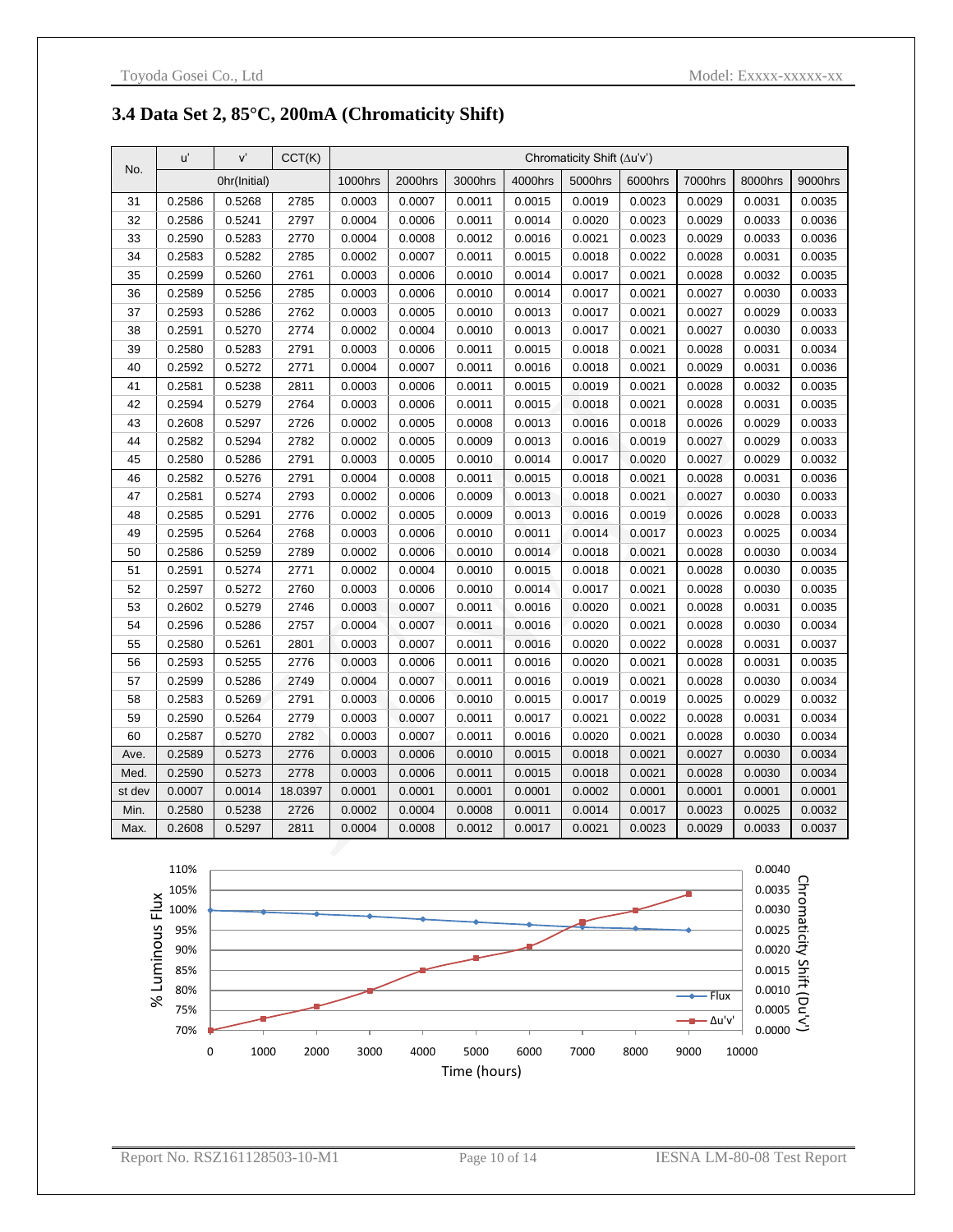#### **3.5 Data Set 3, 105°C, 200mA (Lumen Maintenance)**

|        | $V_F(V)$ | $\Phi$ (Im)  | Lumen Maintenance (%) |         |         |         |         |         |         |         |         |
|--------|----------|--------------|-----------------------|---------|---------|---------|---------|---------|---------|---------|---------|
| No.    |          | Ohr(Initial) | 1000hrs               | 2000hrs | 3000hrs | 4000hrs | 5000hrs | 6000hrs | 7000hrs | 8000hrs | 9000hrs |
| 61     | 6.339    | 149.9        | 99.40                 | 98.80   | 98.27   | 97.26   | 96.33   | 95.73   | 94.93   | 94.33   | 93.93   |
| 62     | 6.489    | 150.3        | 99.33                 | 98.80   | 98.14   | 97.27   | 96.27   | 95.74   | 94.88   | 94.48   | 94.01   |
| 63     | 6.314    | 149.2        | 99.46                 | 99.06   | 98.39   | 97.52   | 96.65   | 96.11   | 95.58   | 94.97   | 94.30   |
| 64     | 6.311    | 149.4        | 99.46                 | 98.80   | 98.26   | 97.39   | 96.45   | 95.92   | 95.25   | 94.78   | 94.31   |
| 65     | 6.447    | 149.4        | 99.60                 | 99.06   | 98.33   | 97.32   | 96.32   | 95.72   | 95.25   | 95.05   | 94.58   |
| 66     | 6.361    | 150.6        | 99.54                 | 99.07   | 98.34   | 97.34   | 96.41   | 95.82   | 95.22   | 95.09   | 94.36   |
| 67     | 6.453    | 152.0        | 99.34                 | 98.82   | 98.16   | 97.11   | 96.12   | 95.53   | 94.87   | 94.34   | 94.08   |
| 68     | 6.320    | 150.0        | 99.67                 | 99.13   | 98.40   | 97.67   | 96.87   | 96.13   | 95.67   | 95.13   | 94.60   |
| 69     | 6.480    | 149.0        | 99.73                 | 99.19   | 98.52   | 98.05   | 97.18   | 96.64   | 95.97   | 95.30   | 94.70   |
| 70     | 6.410    | 150.9        | 99.34                 | 98.81   | 98.34   | 97.42   | 96.69   | 95.96   | 95.36   | 94.90   | 94.37   |
| 71     | 6.390    | 153.4        | 99.54                 | 98.96   | 98.37   | 97.59   | 96.68   | 96.02   | 95.24   | 94.72   | 94.46   |
| 72     | 6.408    | 149.0        | 99.46                 | 98.79   | 98.12   | 97.05   | 95.91   | 95.10   | 94.36   | 93.89   | 93.15   |
| 73     | 6.429    | 151.1        | 99.54                 | 99.14   | 98.61   | 97.09   | 96.29   | 95.70   | 94.97   | 94.31   | 93.65   |
| 74     | 6.392    | 150.7        | 99.60                 | 99.07   | 97.88   | 97.35   | 96.48   | 95.75   | 95.16   | 94.49   | 94.09   |
| 75     | 6.431    | 149.8        | 99.53                 | 98.93   | 98.26   | 97.00   | 96.13   | 95.46   | 94.86   | 94.33   | 93.59   |
| 76     | 6.365    | 150.3        | 99.53                 | 99.00   | 98.40   | 97.87   | 96.94   | 96.47   | 95.74   | 95.14   | 94.54   |
| 77     | 6.429    | 148.7        | 99.39                 | 98.86   | 98.18   | 97.51   | 96.84   | 95.97   | 95.43   | 95.09   | 94.49   |
| 78     | 6.478    | 148.3        | 99.66                 | 99.19   | 98.65   | 97.71   | 96.97   | 96.09   | 95.48   | 95.08   | 94.47   |
| 79     | 6.323    | 151.2        | 99.47                 | 99.07   | 98.54   | 97.62   | 97.02   | 96.16   | 95.57   | 94.71   | 94.25   |
| 80     | 6.499    | 150.3        | 99.47                 | 98.94   | 98.34   | 97.41   | 96.47   | 95.61   | 95.01   | 94.28   | 93.81   |
| 81     | 6.493    | 151.8        | 99.67                 | 99.14   | 98.42   | 97.56   | 96.77   | 95.85   | 95.26   | 94.47   | 93.87   |
| 82     | 6.439    | 149.6        | 99.67                 | 99.26   | 98.60   | 97.53   | 96.72   | 95.99   | 95.05   | 94.45   | 93.78   |
| 83     | 6.444    | 148.6        | 99.39                 | 98.86   | 98.05   | 97.58   | 97.17   | 96.57   | 95.56   | 94.82   | 94.28   |
| 84     | 6.334    | 151.2        | 99.40                 | 99.01   | 98.35   | 97.29   | 96.36   | 95.70   | 94.97   | 94.51   | 93.85   |
| 85     | 6.464    | 150.0        | 99.47                 | 99.00   | 98.33   | 97.20   | 96.13   | 95.47   | 94.60   | 94.07   | 93.47   |
| 86     | 6.378    | 149.5        | 99.53                 | 99.13   | 98.60   | 97.32   | 96.32   | 95.52   | 94.92   | 94.11   | 93.51   |
| 87     | 6.411    | 149.1        | 99.46                 | 98.93   | 98.39   | 97.32   | 96.18   | 95.44   | 94.77   | 94.23   | 93.76   |
| 88     | 6.495    | 149.2        | 99.40                 | 98.99   | 98.39   | 97.25   | 96.18   | 95.44   | 94.37   | 94.10   | 93.36   |
| 89     | 6.473    | 148.5        | 99.60                 | 99.26   | 98.86   | 97.71   | 96.63   | 95.89   | 94.88   | 94.55   | 93.87   |
| 90     | 6.402    | 148.8        | 99.40                 | 98.92   | 98.45   | 97.24   | 96.17   | 95.50   | 94.49   | 94.09   | 93.41   |
| Ave.   | 6.413    | 150.0        | 99.50                 | 99.00   | 98.36   | 97.42   | 96.52   | 95.83   | 95.12   | 94.59   | 94.03   |
| Med.   | 6.420    | 149.9        | 99.47                 | 99.00   | 98.36   | 97.37   | 96.46   | 95.78   | 95.10   | 94.50   | 94.05   |
| st dev | 0.0594   | 1.1791       | 0.1101                | 0.1449  | 0.1969  | 0.2432  | 0.3409  | 0.3525  | 0.4021  | 0.3921  | 0.4233  |
| Min.   | 6.311    | 148.3        | 99.33                 | 98.79   | 97.88   | 97.00   | 95.91   | 95.10   | 94.36   | 93.89   | 93.15   |
| Max.   | 6.499    | 153.4        | 99.73                 | 99.26   | 98.86   | 98.05   | 97.18   | 96.64   | 95.97   | 95.30   | 94.70   |

#### TM-21 Projection:

| <b>Test Duration:</b>      | 9000 hours  |
|----------------------------|-------------|
| <b>Failures Observed:</b>  | O           |
| $\alpha$ :                 | 7.003E-06   |
| ß:                         | 1.000       |
| Calculated $L_{70}$ :      | 51,000hours |
| Reported L <sub>70</sub> : | 51,000hours |
|                            |             |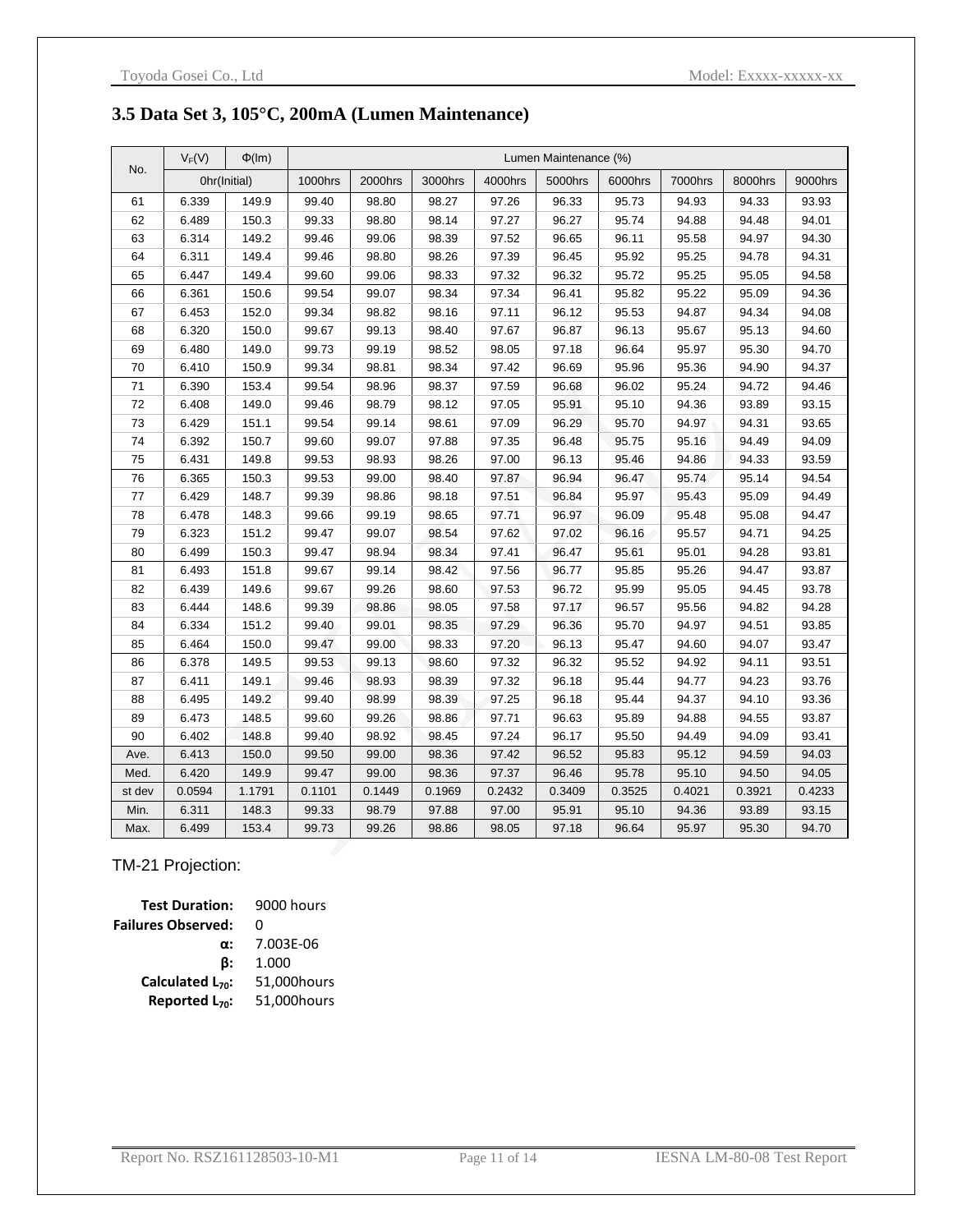#### **3.6 Data Set 3, 105°C, 200mA (Chromaticity Shift)**

|        | u'     | V'           | CCT(K)  | Chromaticity Shift $(\Delta u'v')$ |         |         |         |         |         |         |         |         |
|--------|--------|--------------|---------|------------------------------------|---------|---------|---------|---------|---------|---------|---------|---------|
| No.    |        | Ohr(Initial) |         | 1000hrs                            | 2000hrs | 3000hrs | 4000hrs | 5000hrs | 6000hrs | 7000hrs | 8000hrs | 9000hrs |
| 61     | 0.2587 | 0.5261       | 2786    | 0.0003                             | 0.0006  | 0.0011  | 0.0017  | 0.0022  | 0.0023  | 0.0028  | 0.0030  | 0.0036  |
| 62     | 0.2608 | 0.5311       | 2719    | 0.0001                             | 0.0005  | 0.0012  | 0.0016  | 0.0021  | 0.0023  | 0.0028  | 0.0030  | 0.0034  |
| 63     | 0.2605 | 0.5266       | 2746    | 0.0004                             | 0.0008  | 0.0012  | 0.0019  | 0.0023  | 0.0025  | 0.0030  | 0.0033  | 0.0039  |
| 64     | 0.2586 | 0.5263       | 2788    | 0.0003                             | 0.0005  | 0.0011  | 0.0016  | 0.0021  | 0.0023  | 0.0028  | 0.0030  | 0.0035  |
| 65     | 0.2601 | 0.5280       | 2747    | 0.0002                             | 0.0006  | 0.0010  | 0.0016  | 0.0020  | 0.0023  | 0.0028  | 0.0030  | 0.0035  |
| 66     | 0.2589 | 0.5286       | 2771    | 0.0003                             | 0.0006  | 0.0011  | 0.0016  | 0.0021  | 0.0023  | 0.0028  | 0.0030  | 0.0035  |
| 67     | 0.2592 | 0.5288       | 2764    | 0.0004                             | 0.0007  | 0.0011  | 0.0017  | 0.0022  | 0.0024  | 0.0030  | 0.0032  | 0.0036  |
| 68     | 0.2595 | 0.5247       | 2774    | 0.0002                             | 0.0006  | 0.0010  | 0.0016  | 0.0020  | 0.0022  | 0.0028  | 0.0031  | 0.0035  |
| 69     | 0.2589 | 0.5273       | 2777    | 0.0004                             | 0.0006  | 0.0011  | 0.0016  | 0.0020  | 0.0023  | 0.0028  | 0.0030  | 0.0035  |
| 70     | 0.2602 | 0.5287       | 2743    | 0.0004                             | 0.0006  | 0.0009  | 0.0014  | 0.0019  | 0.0021  | 0.0027  | 0.0029  | 0.0034  |
| 71     | 0.2593 | 0.5288       | 2761    | 0.0004                             | 0.0007  | 0.0011  | 0.0017  | 0.0021  | 0.0023  | 0.0028  | 0.0031  | 0.0036  |
| 72     | 0.2593 | 0.5231       | 2787    | 0.0004                             | 0.0005  | 0.0010  | 0.0016  | 0.0021  | 0.0023  | 0.0029  | 0.0031  | 0.0035  |
| 73     | 0.2599 | 0.5283       | 2750    | 0.0005                             | 0.0007  | 0.0011  | 0.0017  | 0.0021  | 0.0023  | 0.0029  | 0.0031  | 0.0036  |
| 74     | 0.2575 | 0.5260       | 2812    | 0.0004                             | 0.0006  | 0.0011  | 0.0016  | 0.0022  | 0.0024  | 0.0028  | 0.0030  | 0.0036  |
| 75     | 0.2601 | 0.5279       | 2747    | 0.0004                             | 0.0006  | 0.0011  | 0.0017  | 0.0021  | 0.0023  | 0.0028  | 0.0031  | 0.0035  |
| 76     | 0.2582 | 0.5249       | 2802    | 0.0004                             | 0.0007  | 0.0011  | 0.0016  | 0.0021  | 0.0023  | 0.0028  | 0.0030  | 0.0035  |
| 77     | 0.2598 | 0.5282       | 2754    | 0.0004                             | 0.0008  | 0.0011  | 0.0016  | 0.0021  | 0.0023  | 0.0028  | 0.0031  | 0.0035  |
| 78     | 0.2589 | 0.5274       | 2776    | 0.0004                             | 0.0006  | 0.0011  | 0.0017  | 0.0021  | 0.0024  | 0.0029  | 0.0031  | 0.0037  |
| 79     | 0.2595 | 0.5275       | 2763    | 0.0003                             | 0.0006  | 0.0009  | 0.0016  | 0.0020  | 0.0022  | 0.0027  | 0.0030  | 0.0033  |
| 80     | 0.2615 | 0.5316       | 2704    | 0.0003                             | 0.0006  | 0.0010  | 0.0015  | 0.0020  | 0.0021  | 0.0026  | 0.0029  | 0.0033  |
| 81     | 0.2593 | 0.5276       | 2766    | 0.0004                             | 0.0008  | 0.0011  | 0.0017  | 0.0022  | 0.0023  | 0.0029  | 0.0031  | 0.0036  |
| 82     | 0.2608 | 0.5301       | 2725    | 0.0004                             | 0.0007  | 0.0010  | 0.0016  | 0.0021  | 0.0023  | 0.0027  | 0.0029  | 0.0034  |
| 83     | 0.2589 | 0.5263       | 2780    | 0.0004                             | 0.0004  | 0.0009  | 0.0014  | 0.0020  | 0.0021  | 0.0026  | 0.0028  | 0.0033  |
| 84     | 0.2580 | 0.5262       | 2800    | 0.0004                             | 0.0005  | 0.0009  | 0.0015  | 0.0020  | 0.0022  | 0.0027  | 0.0030  | 0.0033  |
| 85     | 0.2591 | 0.5275       | 2771    | 0.0004                             | 0.0005  | 0.0010  | 0.0015  | 0.0020  | 0.0023  | 0.0028  | 0.0030  | 0.0034  |
| 86     | 0.2593 | 0.5264       | 2771    | 0.0004                             | 0.0006  | 0.0011  | 0.0016  | 0.0021  | 0.0023  | 0.0028  | 0.0030  | 0.0035  |
| 87     | 0.2602 | 0.5276       | 2747    | 0.0004                             | 0.0006  | 0.0010  | 0.0018  | 0.0023  | 0.0025  | 0.0030  | 0.0033  | 0.0038  |
| 88     | 0.2597 | 0.5281       | 2757    | 0.0005                             | 0.0006  | 0.0011  | 0.0016  | 0.0021  | 0.0023  | 0.0029  | 0.0030  | 0.0035  |
| 89     | 0.2587 | 0.5277       | 2778    | 0.0004                             | 0.0006  | 0.0010  | 0.0016  | 0.0021  | 0.0023  | 0.0028  | 0.0030  | 0.0035  |
| 90     | 0.2585 | 0.5255       | 2793    | 0.0004                             | 0.0006  | 0.0010  | 0.0016  | 0.0021  | 0.0023  | 0.0028  | 0.0030  | 0.0036  |
| Ave.   | 0.2594 | 0.5274       | 2765    | 0.0004                             | 0.0006  | 0.0011  | 0.0016  | 0.0021  | 0.0023  | 0.0028  | 0.0030  | 0.0035  |
| Med.   | 0.2593 | 0.5276       | 2769    | 0.0004                             | 0.0006  | 0.0011  | 0.0016  | 0.0021  | 0.0023  | 0.0028  | 0.0030  | 0.0035  |
| st dev | 0.0009 | 0.0018       | 24.6159 | 0.0001                             | 0.0001  | 0.0001  | 0.0001  | 0.0001  | 0.0001  | 0.0001  | 0.0001  | 0.0001  |
| Min.   | 0.2575 | 0.5231       | 2704    | 0.0001                             | 0.0004  | 0.0009  | 0.0014  | 0.0019  | 0.0021  | 0.0026  | 0.0028  | 0.0033  |
| Max.   | 0.2615 | 0.5316       | 2812    | 0.0005                             | 0.0008  | 0.0012  | 0.0019  | 0.0023  | 0.0025  | 0.0030  | 0.0033  | 0.0039  |

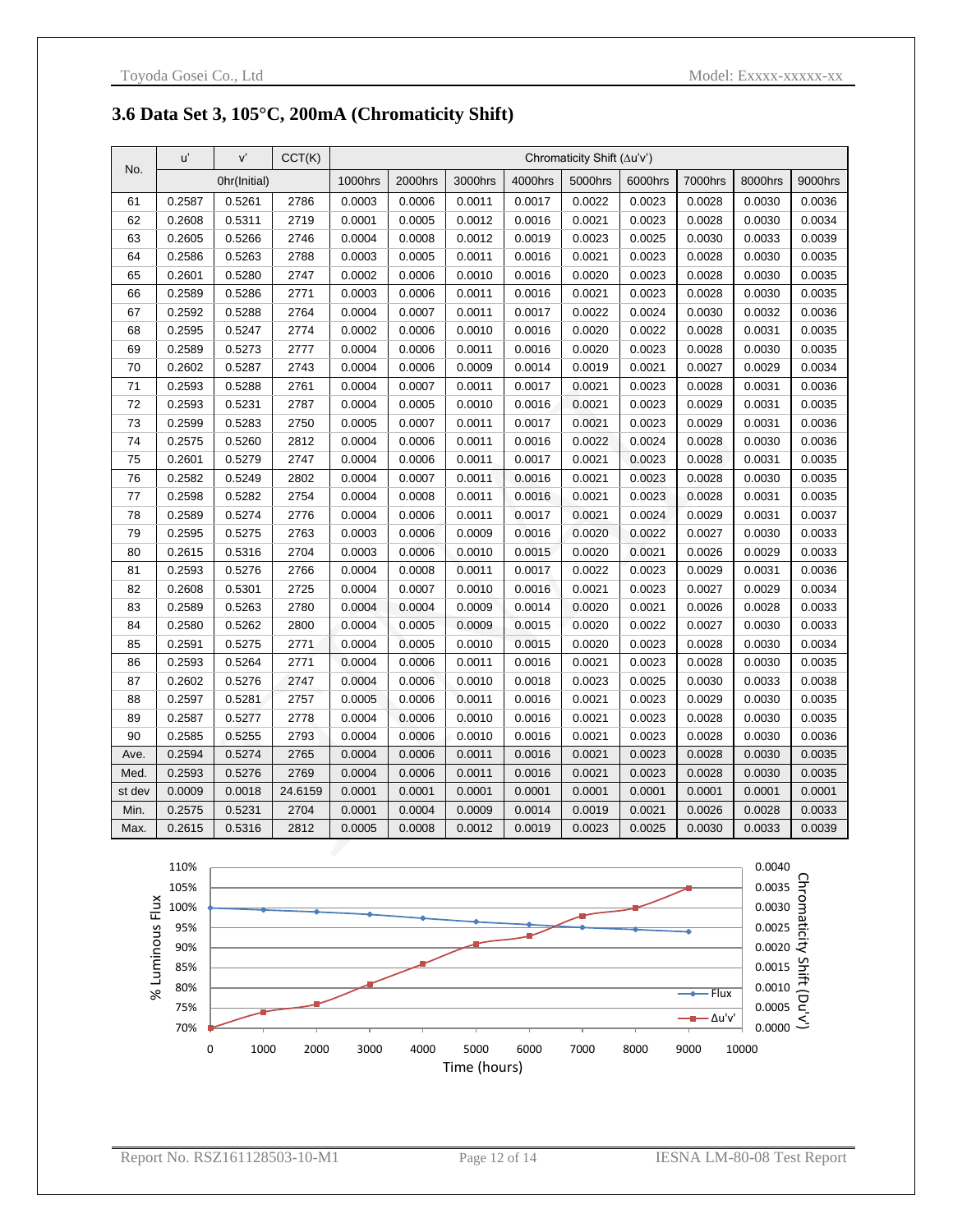### **Attachment A – EUT PHOTO**

### **A.1 Mechanical Dimensions (Ta = 25°C)**



All dimensions are in millimeter

#### **A.2 EUT Photo**